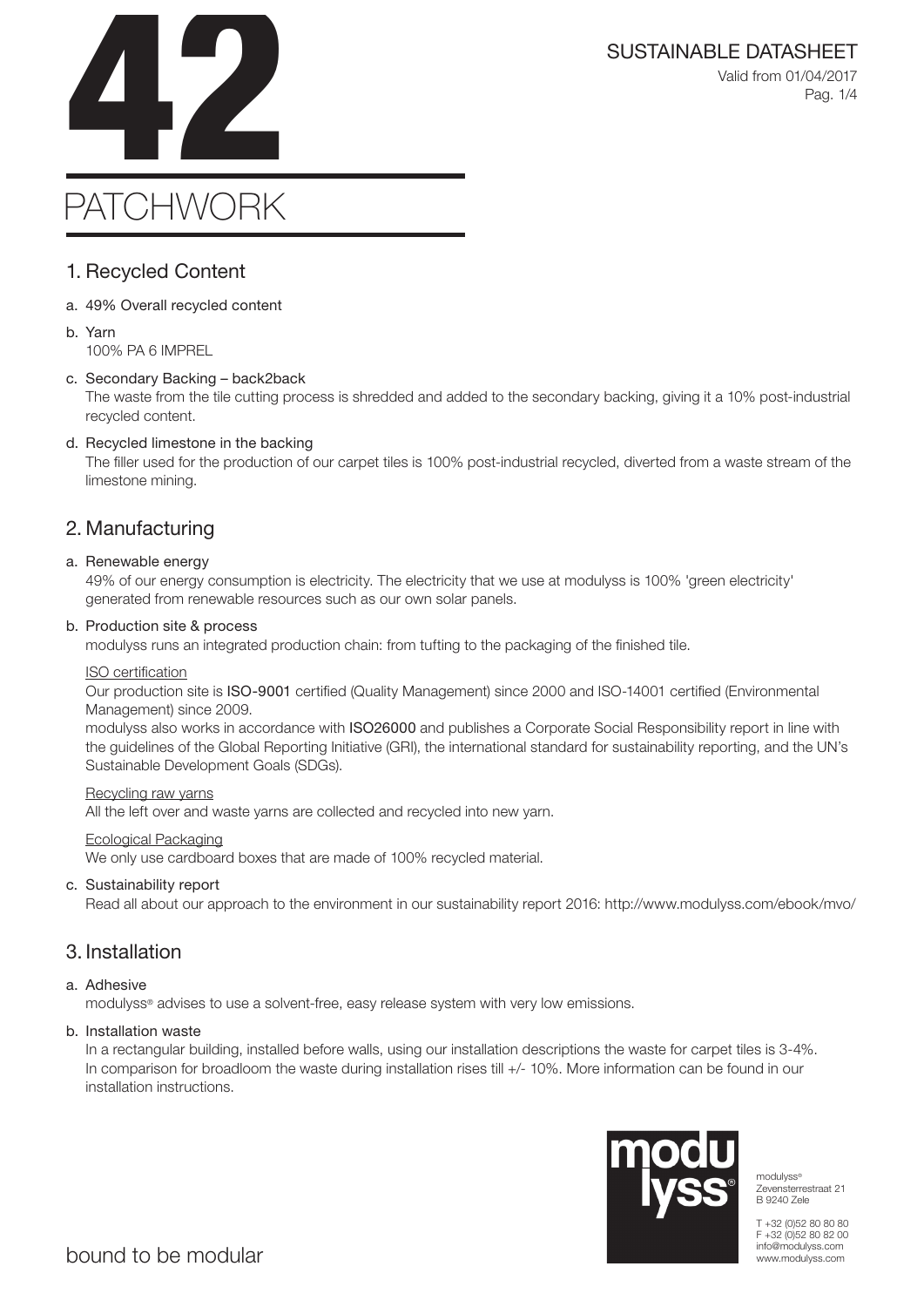### SUSTAINABLE DATASHEET

```
product: Patchwork
Pag. 2/4
```
### 4. End of Life

### a. Re-use

At the end of life, after cleaning, carpet tiles can be re-used in non-critical areas, to extend the product life.

b. Recycling

Carpet tiles can be used as raw material for the backing of new carpet tiles in our back2back program.

c. CARE

Partnership modulyss®/Vanheede Environment Group in which carpet tiles are converted into secondary fuel to reduce  $\mathrm{CO}_2$  emissions significantly. The minerals are extracted from the carpet tiles and recycled into raw material for the cement production industry, which results in  $\pm$  50% recycling of our carpet tiles.

### 5. Voc's & Chemical Substances

This product fulfills the testing criteria for emissions of:

- a. DIBT (DE) Deutsche Institute für BauTechnik TVOC28<1,0 mg/m³ This product is DIBT-certified, Abz-nummer Z-156.601-604.
- b. CRI (US and international) Carpet & Rug Institute

Compliant to the requirements of Green Label Plus, GLP 1101 (see LEED®, point 6.b)

c. GUT (DE)

Gemeinschaft Umwelfreundlicher Teppichboden

TVOC28<100 μg/m³

This product meets the GUT-criteria, GUT-license number 3CBEDAF8. These criteria include VOC tresholds, odour and chemical substances.

d. REACH (EU)

modulyss® complies with the strict European REACH standards.

e. Sundahus (SE)

SundaHus Miljödata is a system of health and environmental assessment of products in the construction and real estatebusinesses. The core of the system is a database of substances, materials and products. B-rating.

f. M1 (FI)

This certificate is granted by the Building Information Foundation RTS sr. The aim of the classification is to enhance the development and the use of low-emitting building materials to create a healthy indoor environment.

## 6. Environmental Product Declaration (EPD)

An EPD is a standardized way to provide information on the environmental impact of a product during the entire life. They include information on the environmental impact of raw material extraction and production, energy use and efficiency, content of materials and chemical substances, emissions to air, soil and water and waste generation. A product-specific EPD in accordance with the ISO14025 and EN15804, is available for this product. The EPD-declaration-number is EPD-MOD-20170095-CBC1-EN.



modulyss® Zevensterrestraat 21 B 9240 Zele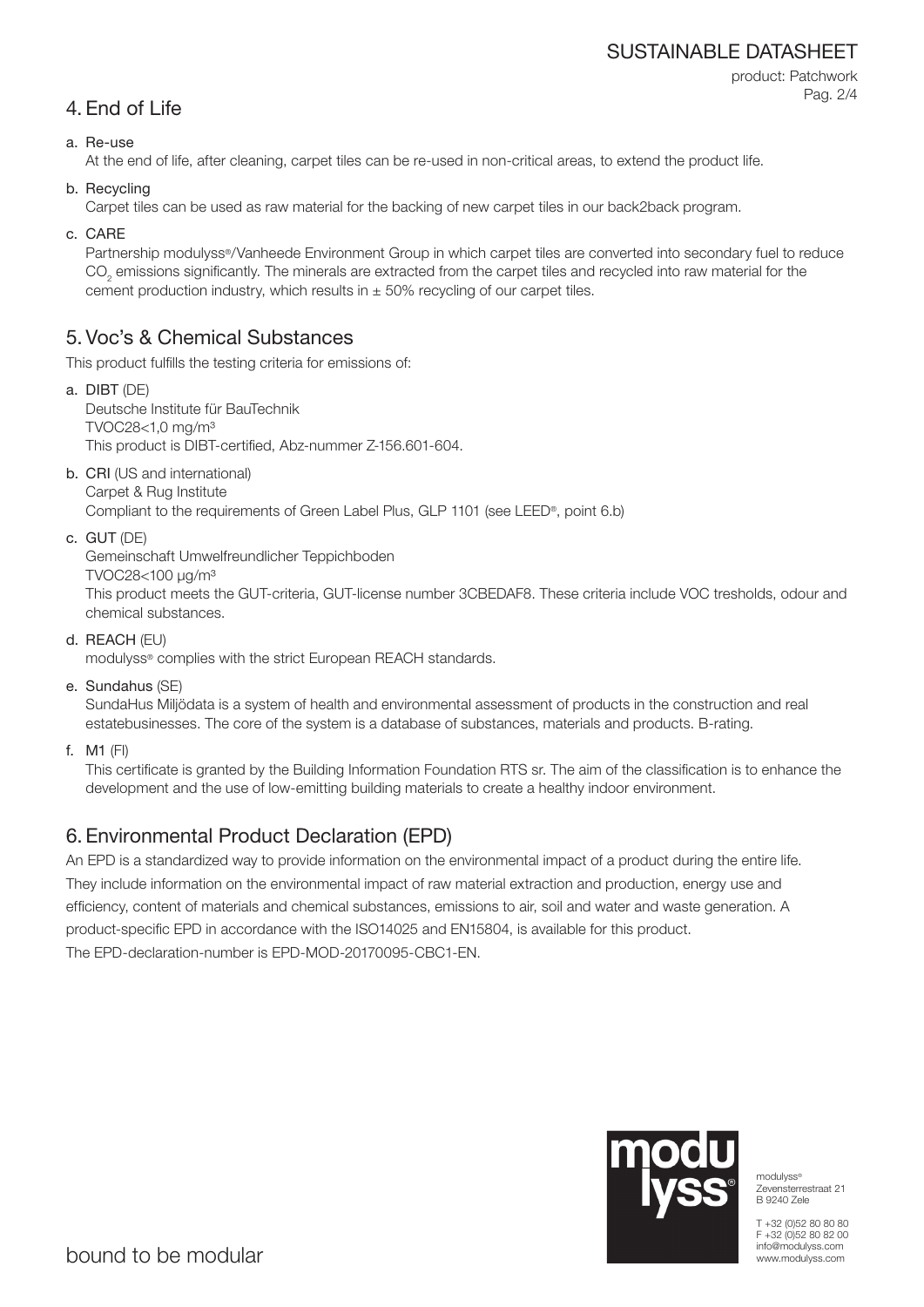SUSTAINABLE DATASHEET

### 7. Compliance to Green Building Certifications

product: Patchwork Pag. 3/4

### a. BRE Global (UK)

Building Research Establishment This product can contribute towards credits in:

### Hea 02 – Indoor Air Quality

To recognise and encourage a healthy internal environment through the specification and installation of appropriate ventilation, equipment and finishes.

- Use of a low-emission adhesive on installation (BN EN 13999-1:2007) can contribute to this credit.
- modulyss® carpet tiles meet the requirements of EN14041, including E1 classification for formaldehyde emissions, and can contribute to the credit for a healthy indoor air quality.

### Hea 05 – Acoustic performance

To ensure the buildings' acoustic performance including sound insulation meet the appropriate standards for its purpose. This product is highly sound-absorbent. It reduces contact noise by 23 decibels (ΔL<sub>w</sub> - ISO 10140) and has an absorption coefficient of 0.15 (ISO 354).

### MAT 1 – Life Cycle Impact

### BREEAM Rating Offices

Certificate ENP 428 al, A rating - Eco Point score 0,29

To recognise and encourage the use of construction materials with a low environmental impact (including embodied carbon) over the full life cycle of the building. For more information on the Green Guide to Specification visit www.bre. co.uk/greenguide or www.greenbooklive.com

### MAT 5 – Designing for Robustness

To recognise and encourage adequate protection of exposed elements of the building and landscape, therefore minimising the frequency of replacement and maximising materials optimisation. This product satisfies the requirements of EN1307 classification, class 33 - LC1 for intensive use in a contract environment.

### WST 01 – Construction Waste Management

To promote resource efficiency via the effective management and reduction of construction waste. This product can contribute to waste reduction on site. See item 3, installation, for more details. Concerns cutting waste on installation of carpet tiles.

### b. LEED (US and international)

Leadership in Energy and Environmental Design modulyss products can contribute to the following LEED v4 credits:

- MR credit: Interiors Life-Cycle Impact Reduction
- MR credit: Building product disclosure and optimization Environmental Product Declarations

MR credit: Building product disclosure and optimization - Sourcing of raw materials MR4 Post-Industrial recycled content: 49% MR4 Post-Consumer recycled content: 0%

- MR credit: Construction and demolition waste management
- EQ credit: Low emitting materials
- EQ credit: Indoor air quality assesment
- EQ credit: Acoustic performance.

Products are not reviewed under LEED, LEED credit requirements cover the performance of materials in aggregate, not the performance of individual products of brands. For more information on LEED, visit www.usgbc.org/contact

c. HQE (FR)

### Haute Qualité Environnementale

In 2005 modulyss® was awarded the HQE certificate by FDES in accordance with NF P01 010. This product can contribute to seven of the 13 HQE targets as follows:



modulyss<sup>®</sup> Zevensterrestraat 21 B 9240 Zele